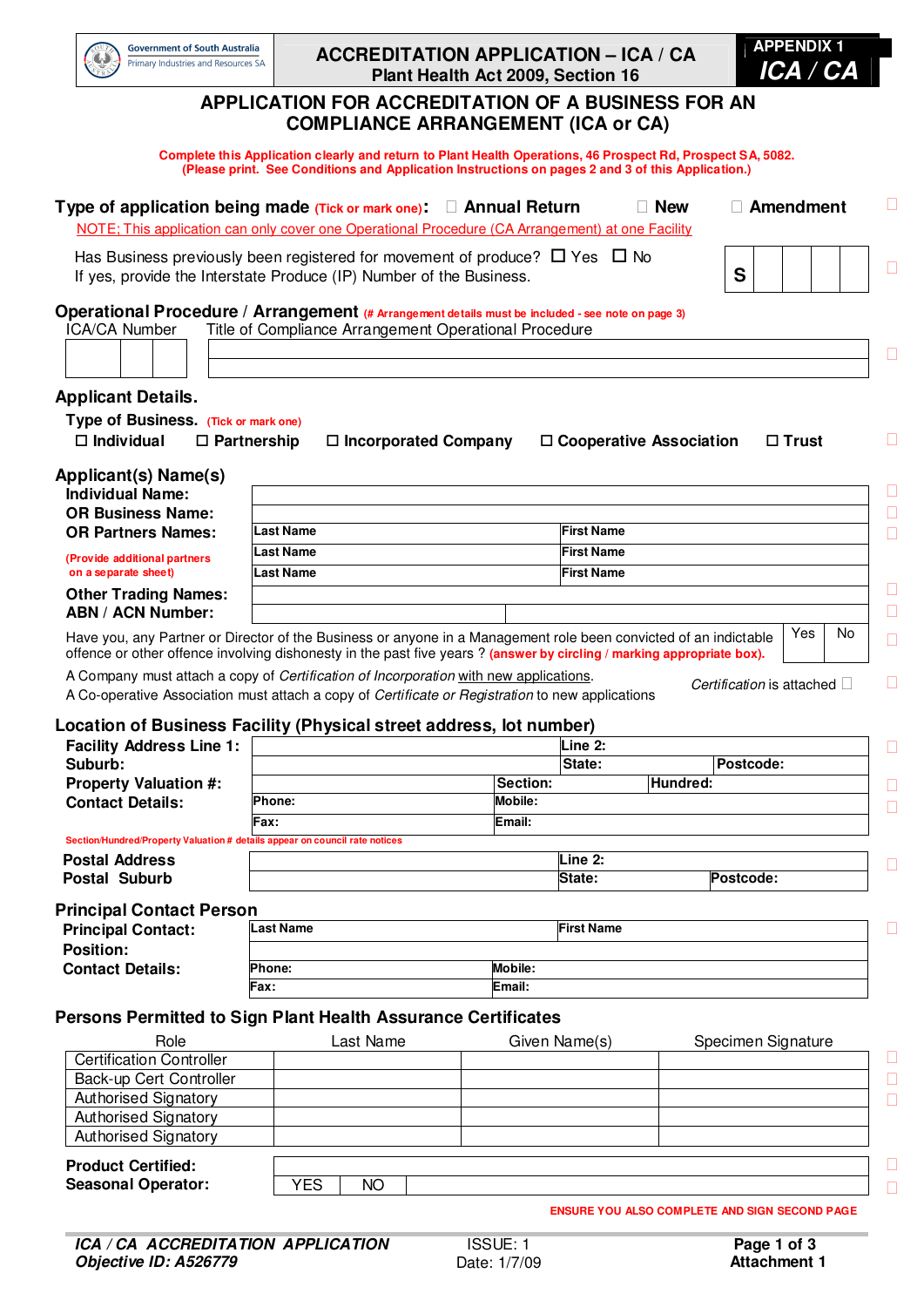

## **ACCREDITATION APPLICATION – ICA / CA Plant Health Act 2009, Section 16**



# **APPLICATION FOR ACCREDITATION OF A BUSINESS FOR AN COMPLIANCE ARRANGEMENT (ICA or CA)**

## **Product / Certification Assurance Records and Methodology**

The business must carry out the necessary responsibilities and duties, and maintain records strictly in accordance with the Operational Procedure unless application to use alternate or additional records/methods is made below and PIRSA permission is granted and endorsed on this form.

I hereby request to use the following alternative or additional records/methods detailed below.

| ാറി<br>rantec<br>b٧<br>15A<br>′  ⊢       | PIRS <sub>k</sub> |
|------------------------------------------|-------------------|
| <b>.</b><br>stamp<br>snector<br>Initials | o i Aivii         |
|                                          |                   |

I / We the undersigned applicant(s) do hereby declare that the information provided herein is accurate to the best of my/our knowledge and belief and make this application on my behalf, or on behalf of the above-mentioned business as a representative appointed to do so.

| *Name of Partner / Director (print) | Designation | Signature | Date |
|-------------------------------------|-------------|-----------|------|
|                                     |             |           |      |
|                                     |             |           |      |
|                                     |             |           |      |
|                                     |             |           |      |

**Note: Where applicants are members of a partnership, each partner must sign the application. Corporations/Associations must provide signature of a Director or the Company Secretary.** 

**Use the following checklist to ensure you have provided key information to enable the application to be processed.** 

 $\Box$  You, All Partners or Director have signed above.  $\Box$  All Responsible Persons have signed page 1.  $\Box$  ABN is provided.

 $\square$  Type of ownership indicated.  $\square$  Copy of Certification attached (new applicants)  $\square$  Required fee attached or has been paid. The applicant must provide an Annual Return on the prescribed form by the 30<sup>th</sup> of July each year they are accredited. **\_\_\_\_\_\_\_\_\_\_\_\_\_\_\_\_\_\_\_\_\_\_\_\_\_\_\_\_\_\_\_\_\_\_\_\_\_\_\_\_\_\_\_\_\_\_\_\_\_\_\_\_\_\_\_\_\_\_\_\_\_\_\_\_\_\_\_\_\_\_\_\_\_\_\_\_\_\_\_\_\_\_\_\_\_\_\_\_\_\_\_\_\_\_\_\_\_\_\_\_\_\_\_\_\_\_\_\_\_\_\_\_\_\_\_\_\_\_\_\_\_\_\_\_\_\_\_\_\_\_\_\_\_\_\_\_\_\_\_\_\_\_\_\_\_\_\_\_\_\_\_\_\_\_\_\_\_\_\_\_\_\_\_\_\_\_\_\_\_\_\_\_\_\_\_\_\_\_\_\_\_\_\_\_\_\_\_\_\_\_\_\_\_\_\_\_\_\_\_\_\_\_\_\_\_\_\_\_\_\_\_\_\_\_\_\_\_\_\_\_\_\_\_\_\_\_\_\_\_\_\_\_\_\_\_\_\_\_\_\_\_\_\_\_\_\_\_\_** 

### **Office Use Only**

| <b>UNICE USE ONLY</b>                |        |                      |       |             |
|--------------------------------------|--------|----------------------|-------|-------------|
| <b>DESK AUDIT</b>                    | Passed |                      |       |             |
| Alternate record-keeping granted Yes |        | No.                  |       |             |
|                                      |        |                      | . / / |             |
| Name of Desk Auditor (please print)  |        | Signature of Officer | Date  | PIRSA STAMP |
|                                      |        |                      |       |             |

## **\_\_\_\_\_\_\_\_\_\_\_\_\_\_\_\_\_\_\_\_\_\_\_\_\_\_\_\_\_\_\_\_\_\_\_\_\_\_\_\_\_\_\_\_\_\_\_\_\_\_\_\_\_\_\_\_\_\_\_\_\_\_\_\_\_\_\_\_\_\_\_\_\_\_\_\_\_\_\_\_\_\_\_\_\_\_\_\_\_\_\_\_\_\_\_\_\_\_\_\_\_\_\_\_\_\_\_\_\_\_\_\_\_\_\_\_\_\_\_\_\_\_\_\_\_\_\_\_\_\_\_\_\_\_\_\_\_\_\_\_\_\_\_\_\_\_\_\_\_\_\_\_\_\_\_\_\_\_\_\_\_\_\_\_\_\_\_\_\_\_\_\_\_\_\_\_\_\_\_\_\_\_\_\_\_\_\_\_\_\_\_\_\_\_\_\_\_\_\_\_\_\_\_\_\_\_\_\_\_\_\_\_\_\_\_\_\_\_\_\_\_\_\_\_\_\_\_\_\_\_\_\_\_\_\_\_\_\_\_\_\_\_\_\_\_\_\_\_ Conditions of Accreditation**

For the purposes of this accreditation the following conditions may apply:

- The applicant must operate in full accordance with the ICA/CA Operational Procedure, which includes maintenance of prescribed records, for regular audit.
- The applicant is responsible to ensure that staff undertaking responsibilities required of this accreditation are adequately trained to do so.
- The frequency and number of audits will be determined by the Minister and carried out by persons authorised by the Minister.
- All fees for audits and inspections will be set by the Minister and the costs borne by the accredited person or business.
- The applicant will receive a Certificate of Accreditation which must be prominently displayed at the Business Facility.

A copy of the relevant Operation Procedure can be viewed or downloaded from – www.pir.sa.gov.au/ica

#### **Issue of Assurance Certificates / Registration of Importers / Verification of Product**

The Plant Health Act 2009 requires any person issuing a Plant Health Assurance Certificate (PHAC) to be accredited to do so. Penalties apply. (see section 25).

The Plant Health Act 2009 requires any person bringing or introducing plant or plant related products into SA to be registered (section 26) and imported products require verification. It is an offence to import without being registered or to fail to have imported product verified. Penalties apply (see sections 7, 25 and 33).

Only an accredited person may issue an assurance certificate (PHAC) or verify imported products (ie verify that an assurance certificate or other document relating to a plant or plant related product under a corresponding law complies with the requirements of the corresponding law). It is an offence to issue a Plant Health Assurance Certificate or verify imported product without being accredited. Penalties apply (see sections 7, 25 and 33)